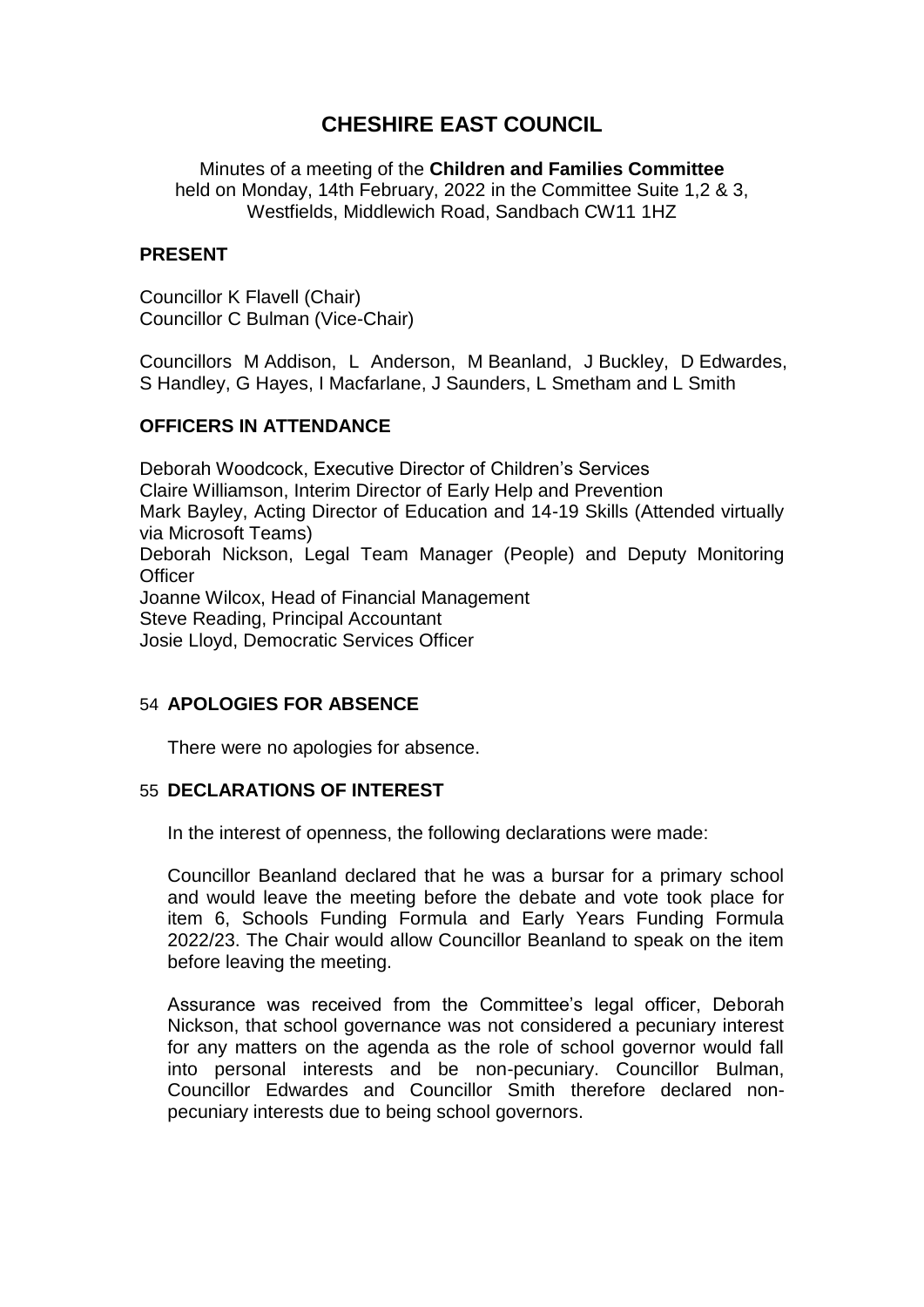Councillor Hayes declared an interest in respect of items 10 and 11 as he chairs a multi academy trust in Cheshire West and would leave the meeting ahead of discussion or debate on these items.

## 56 **MINUTES OF PREVIOUS MEETING**

### **RESOLVED:**

That the minutes of the meeting held on 10 January 2022 be approved as a correct record.

### 57 **PUBLIC SPEAKING/OPEN SESSION**

There were no public speakers.

#### 58 **COVID-19 SCHOOLS UPDATE (VERBAL UPDATE)**

Mark Bayley, Acting Director of Education and 14 – 19 Skills, provided an update on the Covid-19 position in schools. Overall the situation was positive with recent data showing the infection rate declining, however high rates still remained in primary and secondary age groups. Challenges remained with staff absences and a number of measures were in place to address this, including movement of staff and combining classes. Pupil attendance in both primary and secondary schools was above the national average and was monitored closely. Attendance was slightly higher in primary schools and a query was raised as to why this was. While this could be attributed to a number of factors, it was agreed that a further breakdown of the information would be provided to the committee. The vaccination rollout continued with good uptake.

# **RESOLVED:**

That the update be noted.

# 59 **SCHOOLS FUNDING FORMULA AND EARLY YEARS FUNDING FORMULA 2022/23**

Councillor Beanland left the meeting ahead of the debate and vote.

The committee received the report which requested approval of the schools funding formula and early years funding formula following recommendations from the Schools Forum.

Paragraph 3.3 had been removed from the recommendations after publication of the report as this had been subject to approval from the Department for Education which had not been received.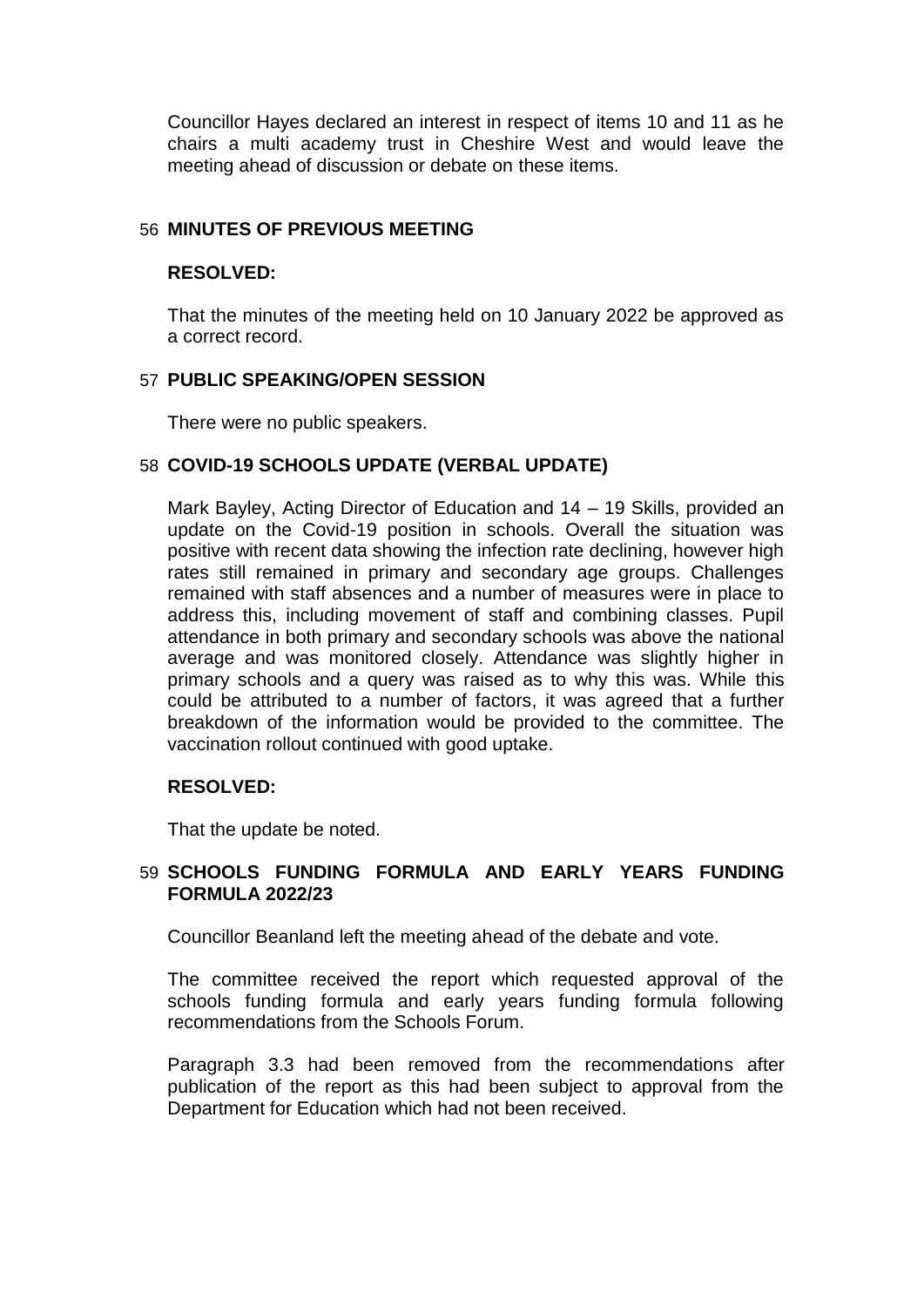A query was raised regarding the number of maintained schools in a deficit position and it was agreed that this would be provided in a written response.

It was requested that the relevant ward members be informed if schools in their ward would cease to receive funding for rurality.

A query was raised regarding the Council's disapplication to the Department for Education to reverse the decision of the Schools Forum against the transfer of high needs, and whether there had been delegated authority to officers for this. It was agreed that a written response would be provided.

# **RESOLVED (unanimously):**

- 1. That the Committee approves the following for the adoption of the schools funding formula 2022/23:
	- (i) The use of a local funding formula that uses the national funding formula factors, uplifted for the Cheshire East area cost adjustment, and with any additional funding being allocated via the basic entitlement factor.
	- (ii) The use of +0.5% as the minimum funding guarantee percentage. This means that individual school funding levels should increase by +0.5% compared to the 2021/22 levels (subject to the items included in minimum funding guarantee protection) and excluding pupil number changes.
	- (iii) The Growth Fund at £0.8m.
- 2. That the Committee approves the following for the adoption of the early years funding formula 2022/23:
	- (i) The continued use of the current funding formula and agrees to increase the hourly rates by the same percentage increase as the increased funding from the Department for Education.
	- (ii) The new funding rates. The rates for 2021/22 are shown at Appendix 4 and the proposed rates for 2022/23 are set out at Appendix 5.
	- (iii) The revised classifications for rurality are introduced from 1 April 2022. Three childcare providers would cease to be classified as Rural and should cease to receive funding for rurality from 1 April 2022.
	- (iv) Delegated authority to the Director of Prevention and Support to enter into revised contracts with providers in accordance with the Department for Education funding increase.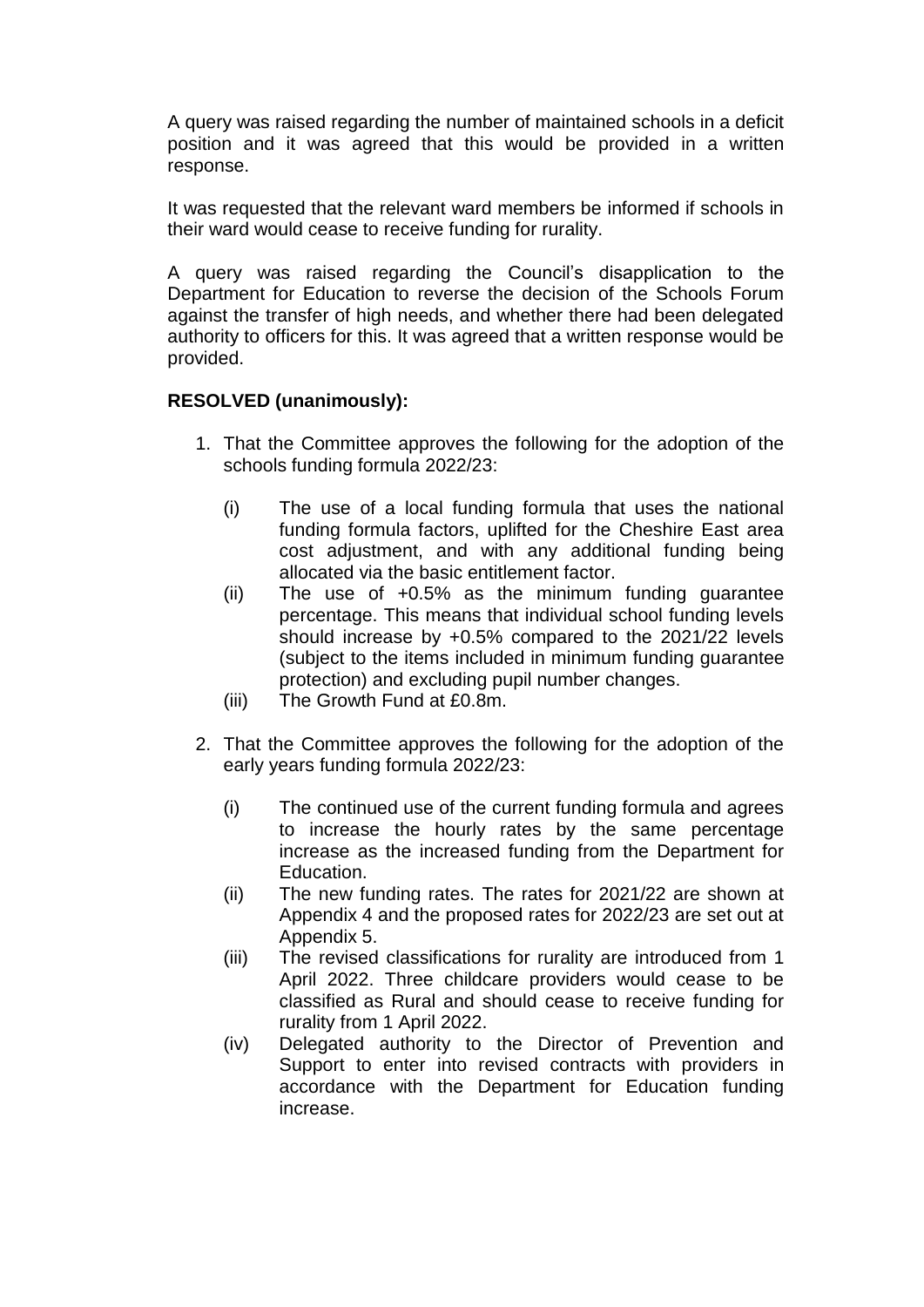# 60 **PROGRESS UPDATE ON THE CHILDREN AND FAMILIES MENTAL HEALTH SPOTLIGHT REVIEW**

Councillor Beanland returned to the meeting.

The committee received the report which provided an update on progress made against the recommendations approved in October 2020 as a result of the spotlight review into Children and Families mental wellbeing services.

It was noted that this was an update report and that a full report would be brought to committee at a later date with further detail. A request was made for the full report to tie in with the performance scorecard to understand the impact this work was having and a further request was made for this to include practical examples of the work being done.

A concern was raised about supporting children and young people through the cost of living crisis and it was requested that members are engaged with on a ward level on the strategy for addressing this.

A query was raised regarding which hospitals the Council was receiving data from, whether this included hospitals outside the borough and whether this data related only to self-harm or if it included domestic abuse. A written response would be provided.

A further query was raised in relation to the letter sent by the Leader to the Secretary of State for Health and Social Care and the Minister for Education and whether a response had been received. A written response would be provided.

# **RESOLVED**:

That the report be noted.

#### 61 **WORK PROGRAMME**

Consideration was given to the Committee's work programme.

A request was made for an update report on the Best4Business programme and how it had been delivered and received in schools, including feedback and lessons learned.

A query was raised regarding the performance scorecard and why the presentation format had changed from the previous Excel spreadsheet. It was agreed that the presentation of the data would be looked into for future reports.

# **RESOLVED:**

That the work programme be noted.